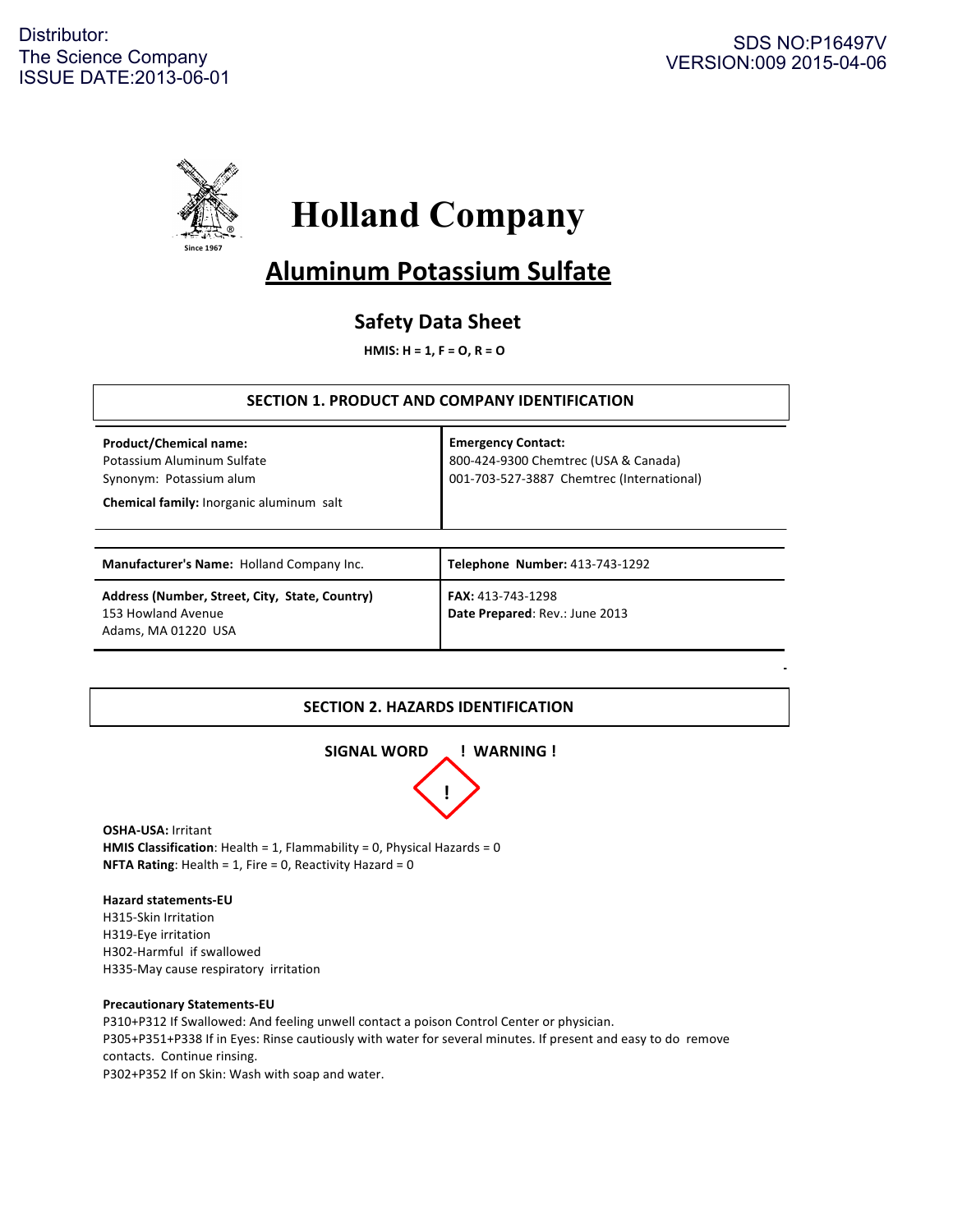## Distributor: The Science Company ISSUE DATE:2013-06-01

Aluminum potassium sulfate

#### **SECTION 3. COMPOSITION / INFORMATION ON INGREDIENTS**

| Component                                                       | Weight % | 67/548/EEC<br><b>Classification (EU)</b> | <b>CLP / Classification</b><br><b>Regulation (EC)</b>            | <b>REACH No. / EC-No.</b> |
|-----------------------------------------------------------------|----------|------------------------------------------|------------------------------------------------------------------|---------------------------|
| Aluminum<br>potassium sulfate<br>dodecahydrate<br>CAS#7784-24-9 | 100      | Xn: R22<br>Xi: R36/38                    | H315-Skin Irrit.<br>H319-Eye Irrit.<br>H302-Harmful if swallowed |                           |

(see section 16 for full EU text R-phases)

## **SECTION 4. FIRST AID MEASURES SECTION 4. FIRST AID MEASURES**

**Eye Contact:** Immediately rinse with water. Continue rinsing for at least 15 minutes. Get medical attention. **Skin Contact:** Wash with soap and water. If irritation persists get medical attention. **Ingestion:** Clean and rinse mouth with water. Do Not induce vomiting. If feeling unwell get medical attention. **Inhalation**: Move to fresh air. If not breathing, give artificial respiration. Get medical attention. **Notes to physician:** Treat symptomatically and supportively.

## **SECTION 5. FIRE – FIGHTING MEASURES**

**Flammability Classification:** Non-flammable **Flash Point: NA Auto Ignition: NA Burn Rate: NA LEL**: NA **UEL:** NA Hazardous combustion products: Thermal decomposition can lead to the formation of hazardous and irritating gases and vapors**. Suitable extinguishing Media:** Water, CO<sub>2</sub>, chemical foam. Advice to firefighters: As in any fire, when appropriate wear self-contained breathing apparatus and protective gear.

## **SECTION 6. ACCIDENTAL RELEASE MEASURES**

Personal Precautions: Avoid dust formation and have adequate ventilation. Use appropriate personal protective equipment.

**Environmental Precautions:** Contain and clean up spill. Prevent from entering the environment.

**Methods and materials for containment and cleaning up**: Sweep, shovel or vacuum into a suitable container for reuse or disposal. Avoid creating dust.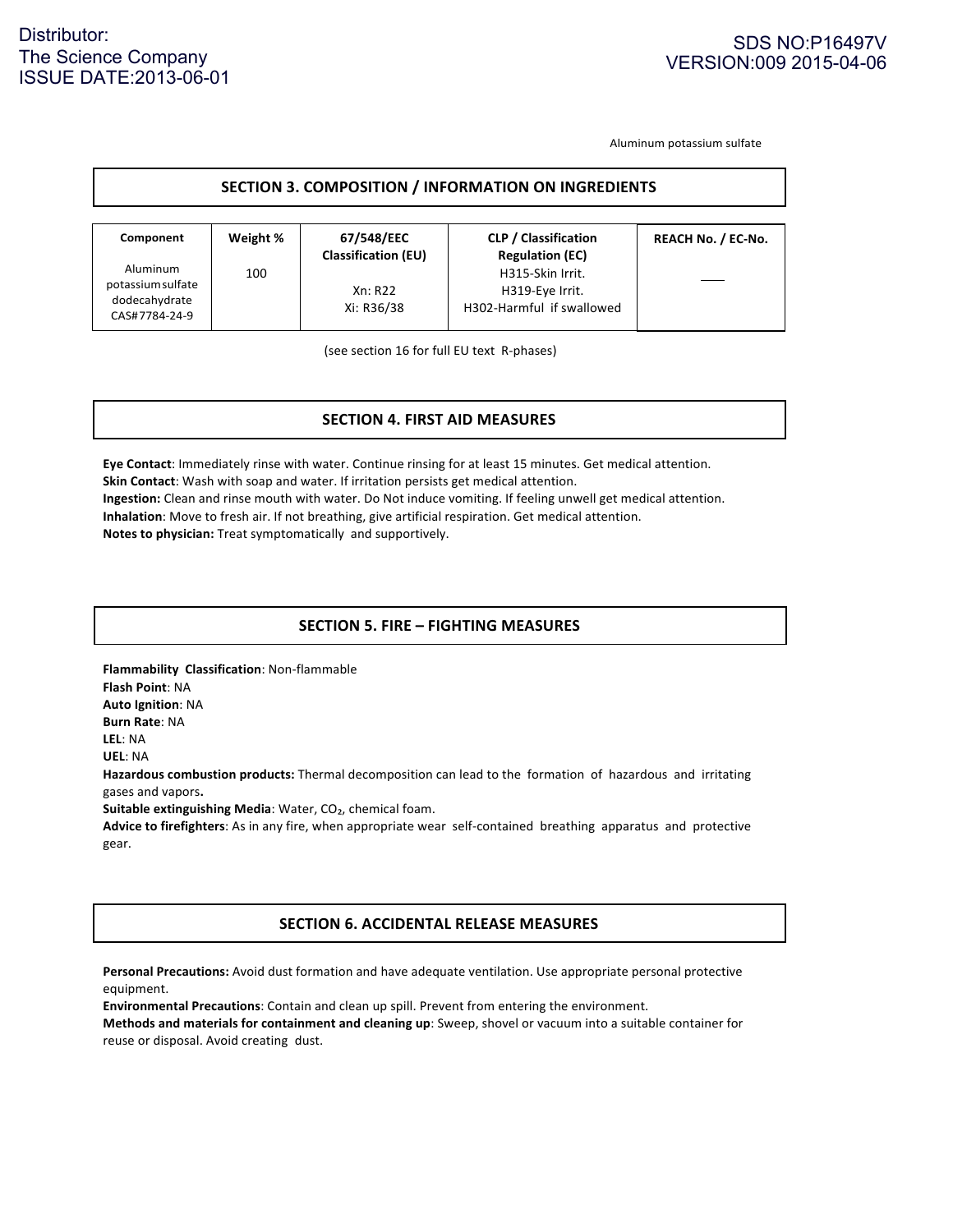## Distributor: The Science Company ISSUE DATE:2013-06-01

## SDS NO:P16497V VERSION:009 2015-04-06

Aluminum potassium sulfate

#### **SECTION 7. HANDLING AND STORAGE**

**Precautions for Safe Handling:** Avoid creating dusty conditions Use personal protect equipment as appropriate. Avoid contact with eyes and skin. Avoid breathing dust. Do not ingest. Always wash hands when leaving the work area. Never eat or drink, smoke, use the toilet, or take medicine without first washing. **Storage** Keep material in closed container stored in a secure, dry location away from incompatible materials.

## **SECTION 8. EXPOSURE CONTROL / PERSONAL PROTECTION**

#### **EU**

**Exposure Limits:** This product as supplied does not contain any hazardous materials with occupational exposure limits established by region specific regulatory bodies.

**Biological Limit Value**: This product as supplied does not contain any hazardous materials with biological limits established by region specific regulatory bodies.

**Derived No effect Level (DNEL)**: No information available.

**Predicted No Effect Concentration (PNEC):** No information available.

**North America:** Soluble aluminum salts respiratory category

|--|

#### **Engineering Measures:**

Ensure adequate ventilation.

Have eyewash and safety shower stations available.

Have work procedures and handling systems that minimize dust formation.

#### **Protective Equipment:**

**Eyes**: Goggles

**Skin**: Wear appropriate clothing to prevent skin exposure.

Hands: Wear gloves.

Respiratory: If exposure to dust is expected or if irritation is experienced follow OSHA 29CFR 1910.134 or European Standard EN 149 regulations for respirator use.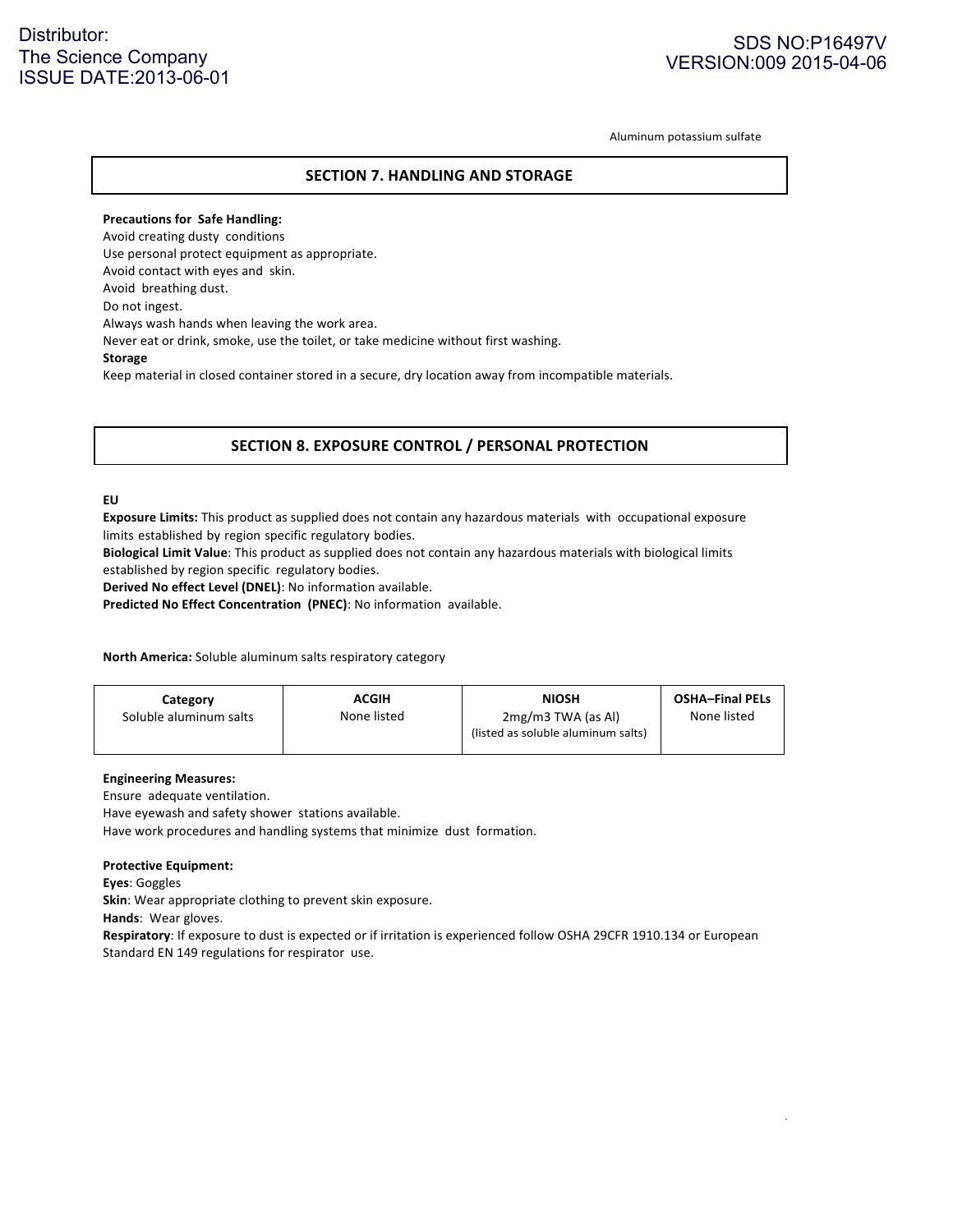## UNIVAR USA INC. ISSUE DATE:2013-06-01 Annotation:

## SDS NO:P16497V VERSION:009 2015-04-06

Aluminum potassium sulfate

#### **SECTION 9. PHYSICAL AND CHEMICAL PROPERTIES**

**Physical State and Appearance:** Solid granules / powder, white color **Odor:** Negligible **pH 10% Solution @ 20°C: 3.0-3.5 Vapor Density: NA Vapor Pressure**: NA **Boiling Point: NA Melting Point: 92°C Decomposition Temperature:** >200°C **Flash point:** NA **Autoignition Temperature**: NA **Water solubility**: 140 g/l @ 20°c **Specific Gravity: 1.757 Formula**: AlK(SO<sub>4</sub>)<sub>2</sub> • 12H<sub>2</sub>O **Molecular Weight**: 474.39

## **SECTION 10. STABILITY AND REACTIVITY**

**Chemical Stability**: Stable under normal conditions. Possible Hazardous Reactions: Hazardous polymerization does not occur. **Conditions to Avoid:** Incompatible products, dust generation. **Incompatible Materials**: Strong oxidizing agents, water reactive materials, metals other than stainless alloys. Hazardous Decomposition Products: Decomposition of dried potassium aluminum sulfate occurs at high temperatures can produce sulfur oxides and other noxious fumes.

## **SECTION 11. TOXICOLOGICAL INFORMATION**

**Acute Toxicity:** No acute toxicity information is available for this product. **Chronic Toxicity**: No known carcinogenic chemicals in this product. Not listed by: ACGIH, IARC, NTP, OSHA.

**Mutagenic Effects:** No information available. **Reproductive effects:** No information available. **Developmental Effects:** No information available. **Endocrine Disruptor Information**: None Known. **Sensitivity**: No information available. **Target Organs:** No information available. **Additional Information:** see RTECS # WS5690000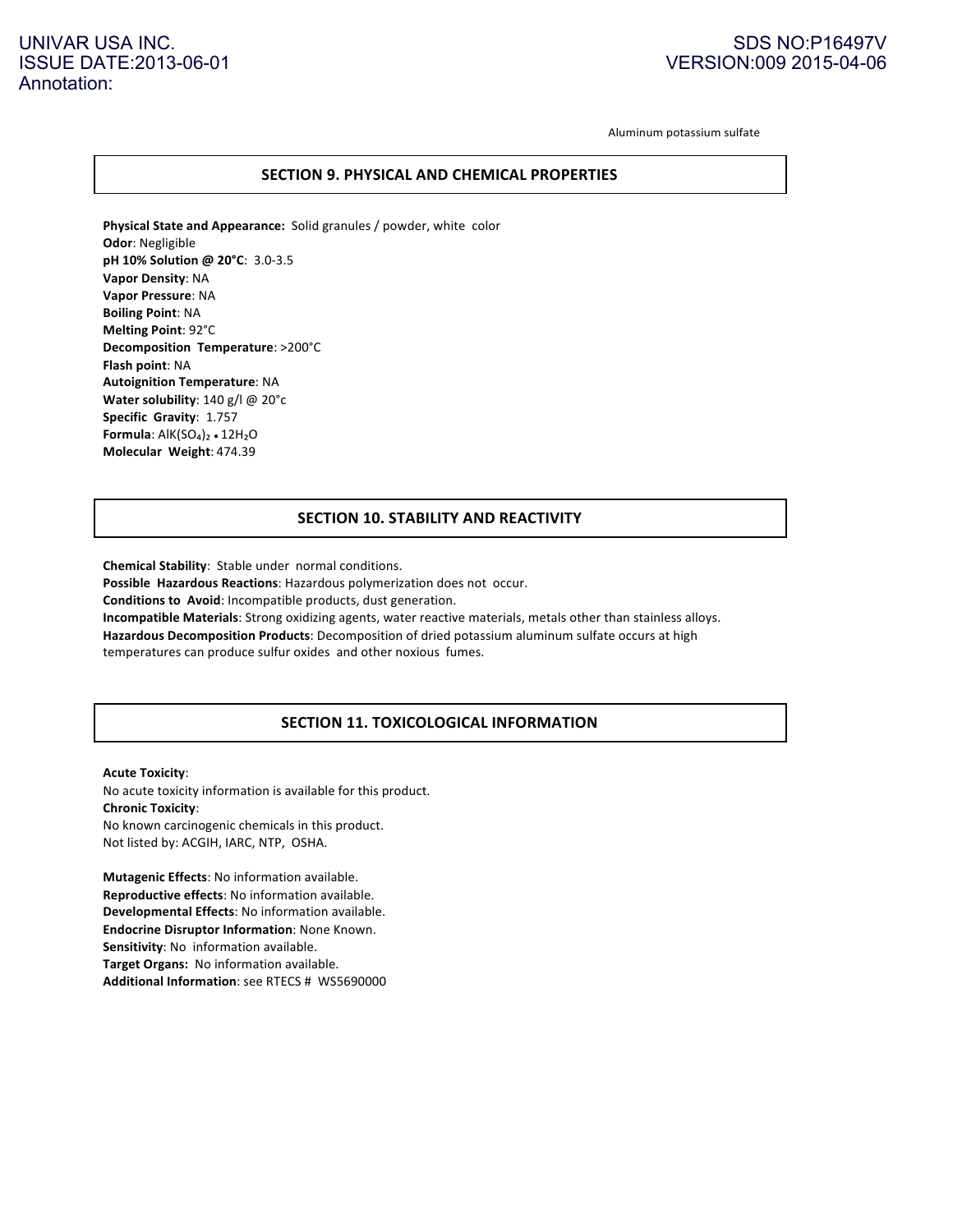## UNIVAR USA INC. ISSUE DATE:2013-06-01 Annotation:

## SDS NO:P16497V VERSION:009 2015-04-06

Aluminum potassium sulfate

## **SECTION 12. ECOLOGICAL INFORMATION**

**Ecotoxicity**: No information available. Persistence and degradability: No information available. **Bioaccumulation potential**: No information available. **Mobility in soil:** No information available. **Results of PBT and vPvB assessment**: No information available. **Other adverse effects:** No information available.

#### **SECTION 13. DISPOSAL CONSIDERATIONS**

**Product and product residues**: Dispose of in accordance with local regulations. **USEPA / RCRA**: Unused product is not listed as a hazardous waste. **Contaminated Packaging:** Dispose of in accordance with local regulations. Clean and Recycle packaging when possible.

## **SECTION 14. TRANSPORT INFORMATION**

**US DOT: Not regulated Canada TDG**: Not regulated **IMDG** / **IMO**: Not regulated **ADR**: Not regulated **IATA:** Not regulated

## **SECTION 15. REGULATORY INFORMATION**

**USA TSCA Inventory:** Listed **Canada DSL/NDSL Inventory**: Listed **EU** / EINECS/ELINCS Inventory: Listed **KECL Inventory:** Listed **PICCS:** Listed **ENCS:** Listed **CHINA**: Listed **AICS**: Listed **OSHA regulated substances (29CFR 1910)**: Not listed. **SARA 302 Extremely Hazardous Substance: Not Listed** SARA 311/312 Category: No SARA hazards. SARA 313: Not listed. **CERCLA Hazardous Substance**: Not listed **SARA Toxic Chemical (40 CFR 372.65): Not Listed CERCLA Reportable Quantity (RQ)**: Not listed. 112r: Not listed. **State/Province**: State/Province/regional specific regulations have not been determined by Holland Company Inc.